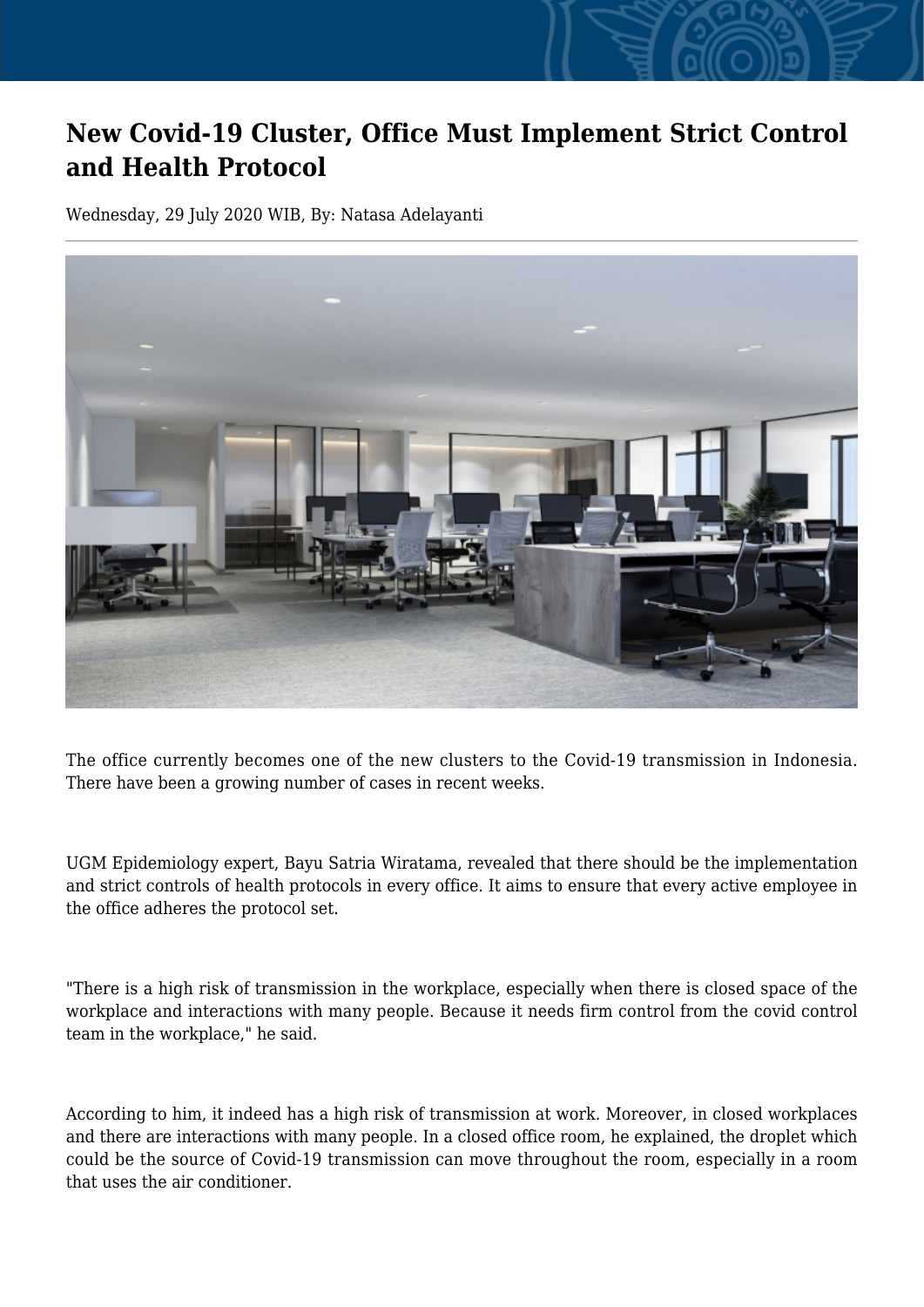According to him, in performing the policy to restore activities in the office partially or as a whole, each institution is necessary to make a risk assessment and make several adjustments to the working conditions in the office to prevent the spread of Covid-19.

Ideally, every office needs to have good air circulation, and adjust the seating position with a minimum distance of 1 - 1.5 meters. While in terms of working hours, there should also be adjustments to reduce the ratio of the number of workers in the room, one of them is by applying a shift system.

"We need some shift adjustments to reduce the intensity of workers in a closed room. It can be in some various forms. One of which is by shift working hours," he added.

He added, every worker needs to apply the 3M principle and avoid 3K, both when working inside and outside the office.

He explained that 3M's principle is mandatory to wear masks in all office locations, keep a distance by adjusting the table and position of each person, eliminating shared dining rooms, and making strict prayer arrangements, and washing hands by providing facilities and education and strict rules.

Bayu emphasized that employee should keep wearing their masks during their activities in the office, even though there are separators or bulkheads between tables.

"You can take off your mask if you eat, but it is strictly forbidden to talk," he said.

Whereas, there is also a 3K principle that we must avoid. Those are appeals to avoid crowds, close and close contact, and closed rooms/rooms.

"Sometimes people are preventive when they are in the office, but when they are outside, they become not vigilant, hanging out with friends, continuously eating and chatting, also taking off their masks," Bayu said.

## **Health Protocol Application at UGM**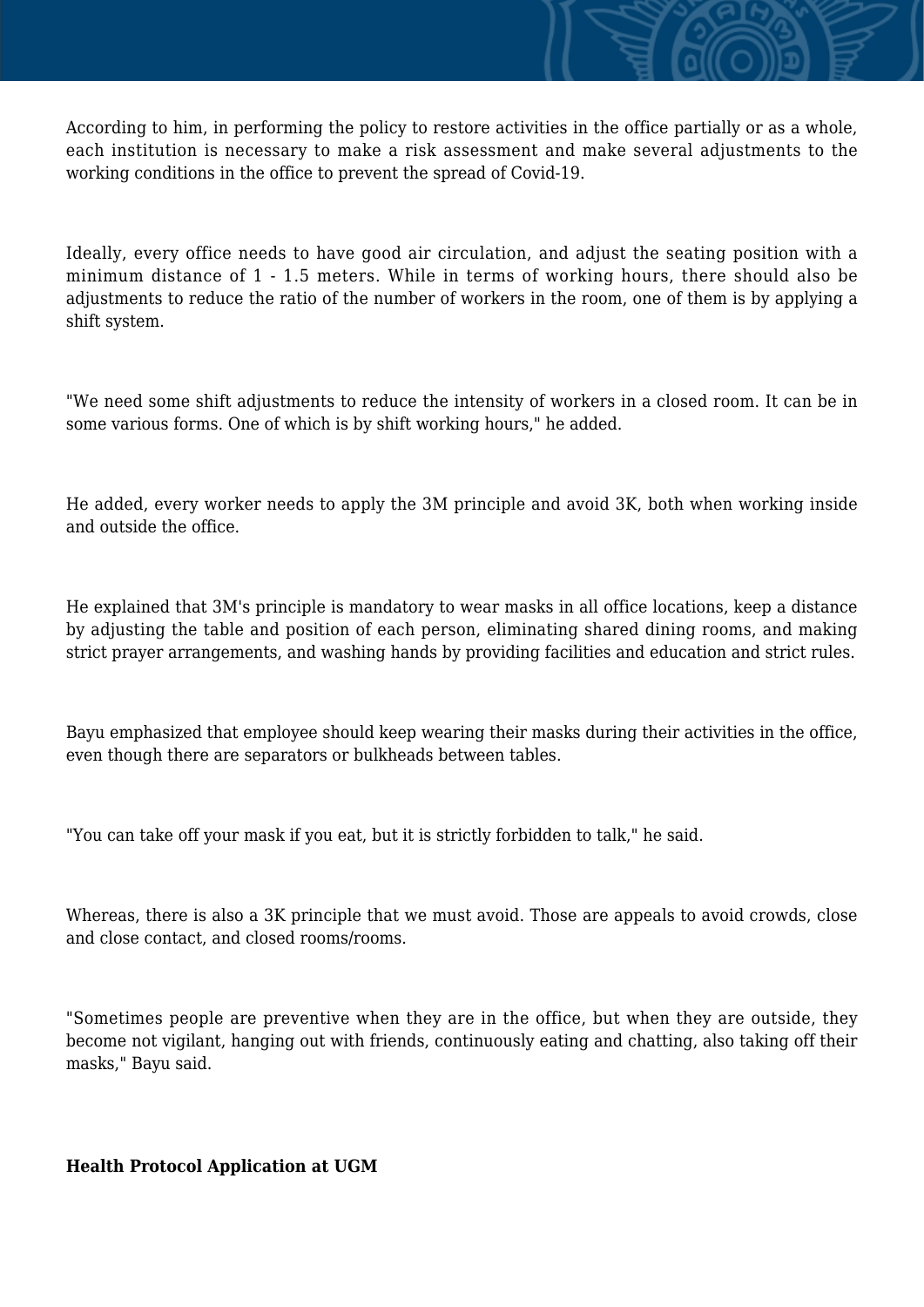In response to the new cluster deployment problem of Covid-19 in offices, Covid-19 UGM Task Force Coordinator, dr. Rustamadji, said that UGM had prepared several anticipatory steps before implementing maximum easing restrictions on campus some time ago.

A Circular to the New Normal Structure at Universitas Gadjah Mada issued in early June regulates steps for the overall restoration of academic and non-academic services as providing health protection for UGM community members.

One of the steps taken is a change in the work system, which includes adjusting the work system through flexibility in carrying out official tasks from the office and home, adjusting governance, and preparing infrastructure support.

Besides, UGM also established a policy of opening academic activities inflows so that the flow of students returning to campus also runs steadily.

"This virus cannot move, but the person moves. So, we create shifting in the hope that the distribution does not spread quickly," he added.

Since the implementation of this policy, according to him, each unit has been quite successful in implementing health protocols, even developing many innovative measures to prevent Covid-19 transmission.

"So far, we have excellent results. When viewed from the number of visits relating to covid so far there have been no cases of academics personnel who were exposed and subsequently infected." Bayu said.

Author: Gloria Photo: Freepik.com Translator: Natasa A

## **Related News**

- [Tourism Managers and Visitors Must Adhere to Health Protocols to Prevent Long Holiday Clusters](http://ugm.ac.id/www.ugm.ac.id//en/news/19518-ugm-prepares-infrastructure-supports-towards-new-normal-period)
- [Epidemiologist: Be Vigilant of Hospital Clusters](http://ugm.ac.id/www.ugm.ac.id//en/news/19476-ugm-epidemiologist-easing-psbb-regulation-can-confound-covid-19-control)
- [UGM Prepares Infrastructure Supports Towards New Normal Period](http://ugm.ac.id/www.ugm.ac.id//en/news/20072-ugm-epidemiologist-beware-of-evacuees-cluster-potential-during-pandemic)
- [UGM Epidemiologist: Easing PSBB Regulation Can Confound Covid-19 Control](http://ugm.ac.id/www.ugm.ac.id//en/news/20003-tourism-managers-and-visitors-must-adhere-to-health-protocols-to-prevent-long-holiday-clusters)